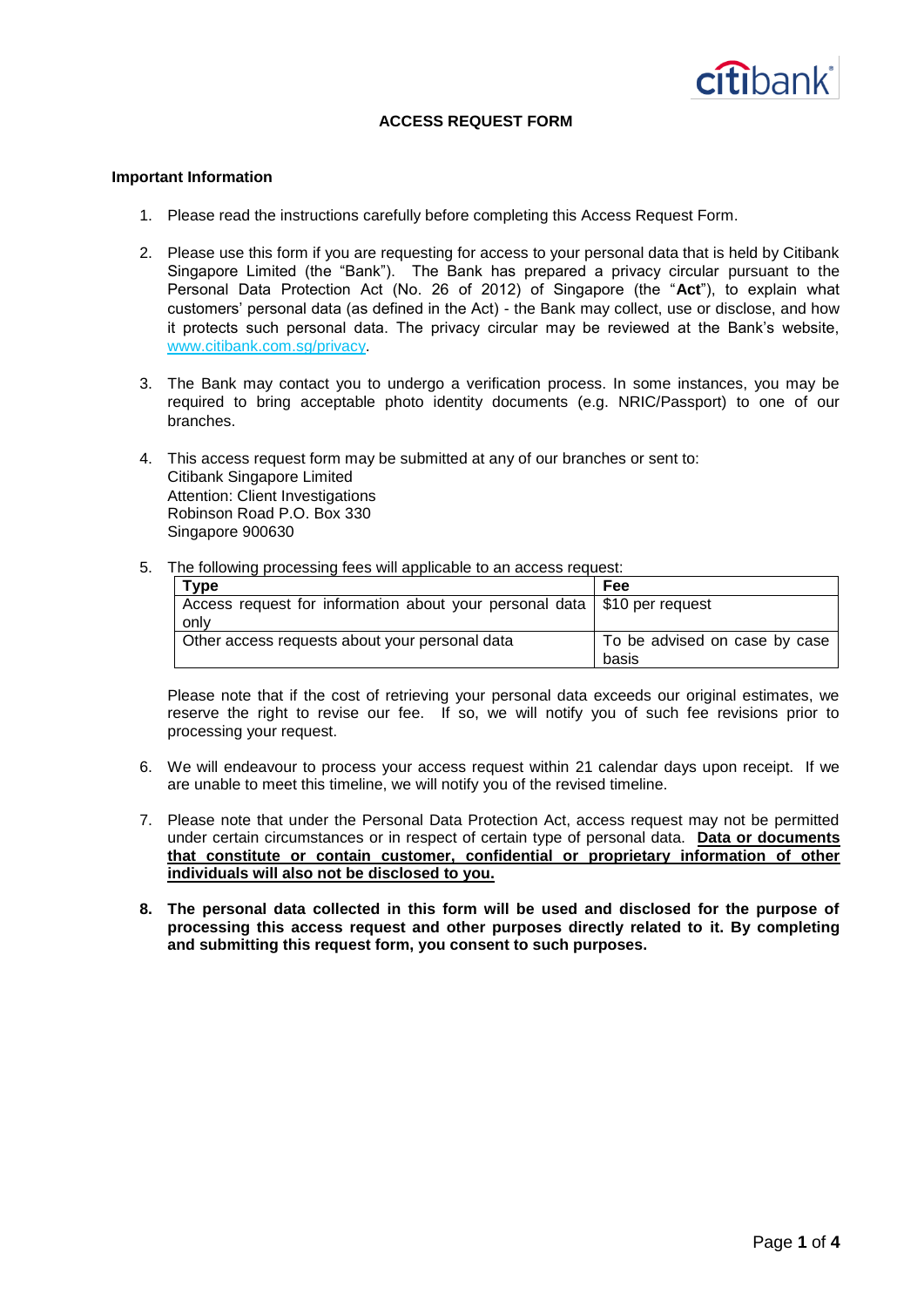

## **Section 1 – Particulars of Requestor**

*Note: Fields denoted with \* are mandatory*

# **Full Name\* Identification Number (e.g. NRIC/FIN)\***

I am requesting access to personal data relating to (please tick applicable box and complete applicable questions)\*:

**\_\_\_\_\_\_\_\_\_\_\_\_\_\_\_\_\_\_\_\_\_\_\_\_\_\_\_\_\_\_\_\_\_\_\_\_\_\_\_\_\_\_ \_\_\_\_\_\_\_\_\_\_\_\_\_\_\_\_\_\_\_\_\_\_\_\_\_\_\_\_\_\_\_\_\_**

 $\Box$  (A) myself, in my personal capacity as an existing customer of the Bank.

 Account number(s) Access Request is relevant to \_\_\_\_\_\_\_\_\_\_\_\_\_\_\_\_\_\_\_\_\_\_\_\_\_\_\_\_\_\_\_\_\_\_\_\_\_\_\_\_\_\_\_\_

\_\_\_\_\_\_\_\_\_\_\_\_\_\_\_\_\_\_\_\_\_\_\_\_\_\_\_\_\_\_\_\_\_\_\_\_\_\_\_\_\_\_\_\_

\_\_\_\_\_\_\_\_\_\_\_\_\_\_\_\_\_\_\_\_\_\_\_\_\_\_\_\_\_\_\_\_\_\_\_\_\_\_\_\_\_\_\_\_

\_\_\_\_\_\_\_\_\_\_\_\_\_\_\_\_\_\_\_\_\_\_\_\_\_\_\_\_\_\_\_\_\_\_\_\_\_\_\_\_\_\_\_\_

 $\Box$  (B) myself, in my personal capacity as a non-customer of the Bank.

Telephone Number and/or Email Address

 In what context would the Bank have collected your personal data (e.g. application for Bank product/service, you are a guarantor)

When would have the Bank collected your personal data (MM/YY)

 $\Box$  (C) myself, in my personal capacity as a representative (e.g. authorized signatory/director) of an Institutional or Corporate customer. Please be informed that the Bank will notify the Institutional or Corporate customer about your request.

Name of Institutional or Corporate customer

 \_\_\_\_\_\_\_\_\_\_\_\_\_\_\_\_\_\_\_\_\_\_\_\_\_\_\_\_\_\_\_\_\_\_\_\_\_\_\_\_\_\_\_\_ Business Registration Number (if applicable)

\_\_\_\_\_\_\_\_\_\_\_\_\_\_\_\_\_\_\_\_\_\_\_\_\_\_\_\_\_\_\_\_\_\_\_\_\_\_\_\_\_\_\_\_

\_\_\_\_\_\_\_\_\_\_\_\_\_\_\_\_\_\_\_\_\_\_\_\_\_\_\_\_\_\_\_\_\_\_\_\_\_\_\_\_\_\_\_\_

\_\_\_\_\_\_\_\_\_\_\_\_\_\_\_\_\_\_\_\_\_\_\_\_\_\_\_\_\_\_\_\_\_\_\_\_\_\_\_\_\_\_\_\_

 \_\_\_\_\_\_\_\_\_\_\_\_\_\_\_\_\_\_\_\_\_\_\_\_\_\_\_\_\_\_\_\_\_\_\_\_\_\_\_\_\_\_\_\_ Relationship that institutional or corporate customer has/had with the Bank (e.g. banking, corporate card)

 \_\_\_\_\_\_\_\_\_\_\_\_\_\_\_\_\_\_\_\_\_\_\_\_\_\_\_\_\_\_\_\_\_\_\_\_\_\_\_\_\_\_\_\_ Account number(s) of which Access Request is relevant to (if available)

 Relationship that you have/had with the Institutional or Corporate Customer (e.g. authorized signatory, corporate cardholder, director)

Contact Details (Telephone & Email)

 (D) another individual. Please provide appropriate proof of authorization. (Note: It is a criminal offence under the Act for a person to make a request to obtain access to another individual's personal data without the authority of that individual.)

Full Name of other individual

 \_\_\_\_\_\_\_\_\_\_\_\_\_\_\_\_\_\_\_\_\_\_\_\_\_\_\_\_\_\_\_\_\_\_\_\_\_\_\_\_\_\_\_\_ Identification Number (e.g. NRIC/FIN) of other individual

\_\_\_\_\_\_\_\_\_\_\_\_\_\_\_\_\_\_\_\_\_\_\_\_\_\_\_\_\_\_\_\_\_\_\_\_\_\_\_\_\_\_\_\_

\_\_\_\_\_\_\_\_\_\_\_\_\_\_\_\_\_\_\_\_\_\_\_\_\_\_\_\_\_\_\_\_\_\_\_\_\_\_\_\_\_\_\_\_

\_\_\_\_\_\_\_\_\_\_\_\_\_\_\_\_\_\_\_\_\_\_\_\_\_\_\_\_\_\_\_\_\_\_\_\_\_\_\_\_\_\_\_\_

 In what context would the Bank have collected the other individual's personal data (e.g. application for Bank product/service)

When would have the Bank collected the other individual's personal data (MM/YY)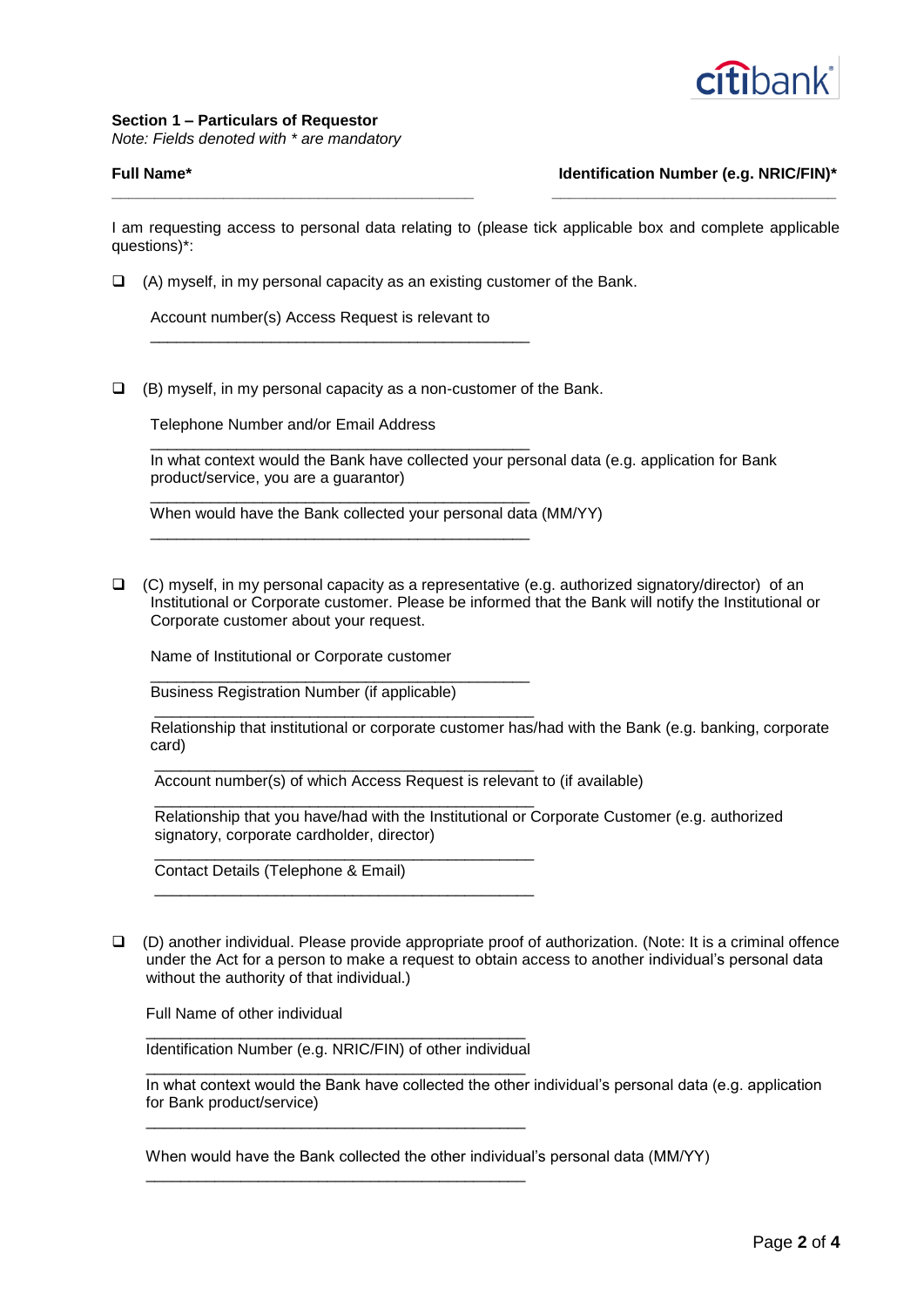

 If other individual is an existing customer of the Bank, please state Account number(s) relevant to this Access Request:

## **Section 2 – Request\* I am requesting that the Bank provide me with:**

\_\_\_\_\_\_\_\_\_\_\_\_\_\_\_\_\_\_\_\_\_\_\_\_\_\_\_\_\_\_\_\_\_\_\_\_\_\_\_\_\_\_\_\_

□ information about what personal data about me the Bank has in its possession or under its control. Reason for request

 $\overline{\phantom{a}}$  ,  $\overline{\phantom{a}}$  ,  $\overline{\phantom{a}}$  ,  $\overline{\phantom{a}}$  ,  $\overline{\phantom{a}}$  ,  $\overline{\phantom{a}}$  ,  $\overline{\phantom{a}}$  ,  $\overline{\phantom{a}}$  ,  $\overline{\phantom{a}}$  ,  $\overline{\phantom{a}}$  ,  $\overline{\phantom{a}}$  ,  $\overline{\phantom{a}}$  ,  $\overline{\phantom{a}}$  ,  $\overline{\phantom{a}}$  ,  $\overline{\phantom{a}}$  ,  $\overline{\phantom{a}}$ 

 $\mathcal{L} = \{ \mathcal{L}_1, \mathcal{L}_2, \ldots, \mathcal{L}_n, \mathcal{L}_n, \ldots, \mathcal{L}_n, \mathcal{L}_n, \mathcal{L}_n, \ldots, \mathcal{L}_n, \mathcal{L}_n, \mathcal{L}_n, \mathcal{L}_n, \ldots, \mathcal{L}_n, \mathcal{L}_n, \mathcal{L}_n, \ldots, \mathcal{L}_n, \mathcal{L}_n, \mathcal{L}_n, \mathcal{L}_n, \ldots, \mathcal{L}_n, \mathcal{L}_n, \mathcal{L}_n, \ldots, \mathcal{L}_n, \mathcal{L}_n$ 

 $\overline{\phantom{a}}$  ,  $\overline{\phantom{a}}$  ,  $\overline{\phantom{a}}$  ,  $\overline{\phantom{a}}$  ,  $\overline{\phantom{a}}$  ,  $\overline{\phantom{a}}$  ,  $\overline{\phantom{a}}$  ,  $\overline{\phantom{a}}$  ,  $\overline{\phantom{a}}$  ,  $\overline{\phantom{a}}$  ,  $\overline{\phantom{a}}$  ,  $\overline{\phantom{a}}$  ,  $\overline{\phantom{a}}$  ,  $\overline{\phantom{a}}$  ,  $\overline{\phantom{a}}$  ,  $\overline{\phantom{a}}$ 

 $\mathcal{L} = \{ \mathcal{L}_1, \mathcal{L}_2, \ldots, \mathcal{L}_{n-1}, \ldots, \mathcal{L}_{n-1}, \ldots, \mathcal{L}_{n-1}, \ldots, \mathcal{L}_{n-1}, \ldots, \mathcal{L}_{n-1}, \ldots, \mathcal{L}_{n-1}, \ldots, \mathcal{L}_{n-1}, \ldots, \mathcal{L}_{n-1}, \ldots, \mathcal{L}_{n-1}, \ldots, \mathcal{L}_{n-1}, \ldots, \mathcal{L}_{n-1}, \ldots, \mathcal{L}_{n-1}, \ldots, \mathcal{L}_{n-1}, \ldots, \mathcal{L}_{n-1$ 

\_\_\_\_\_\_\_\_\_\_\_\_\_\_\_\_\_\_\_\_\_\_\_\_\_\_\_\_\_\_\_\_\_\_\_\_\_\_\_\_\_\_\_\_\_\_\_\_\_\_\_\_\_\_\_\_\_\_\_\_\_\_\_\_\_

- $\Box$  information about what personal data about me that the Bank may have used or disclosed within a year before the date of my request. Reason for request
- $\Box$  information about third parties to whom my personal data may have been disclosed to by the Bank within a year before the date of my request. Reason for request
- $\Box$  other information relating to my personal data. Description of information request

Reason for request

### **Section 3 – Mode of Delivery\* I would like to receive any information, documents or records in relation to this access request:**

- by courier to my address registered in the Bank's records (an additional \$12 and \$25 is chargeable for local and overseas addresses respectively).
- $\Box$  by self-collection at branch. We will notify you of collection details when your request has been processed. Please state your preferred branch below:

For more information on our branch addresses and opening hours, please visit www.citibank.com.sg/gcb/otherservices/cb\_location.htm

 $\mathcal{L} = \{ \mathcal{L}_1, \mathcal{L}_2, \ldots, \mathcal{L}_n, \mathcal{L}_n, \ldots, \mathcal{L}_n, \mathcal{L}_n, \ldots, \mathcal{L}_n, \mathcal{L}_n, \mathcal{L}_n, \ldots, \mathcal{L}_n, \mathcal{L}_n, \mathcal{L}_n, \ldots, \mathcal{L}_n, \mathcal{L}_n, \ldots, \mathcal{L}_n, \mathcal{L}_n, \ldots, \mathcal{L}_n, \mathcal{L}_n, \ldots, \mathcal{L}_n, \mathcal{L}_n, \ldots, \mathcal{L}_n, \ldots, \mathcal$ 

 $\mathcal{L}_\text{max} = \frac{1}{2} \sum_{i=1}^{n} \frac{1}{2} \sum_{j=1}^{n} \frac{1}{2} \sum_{j=1}^{n} \frac{1}{2} \sum_{j=1}^{n} \frac{1}{2} \sum_{j=1}^{n} \frac{1}{2} \sum_{j=1}^{n} \frac{1}{2} \sum_{j=1}^{n} \frac{1}{2} \sum_{j=1}^{n} \frac{1}{2} \sum_{j=1}^{n} \frac{1}{2} \sum_{j=1}^{n} \frac{1}{2} \sum_{j=1}^{n} \frac{1}{2} \sum_{j=1}^{n} \frac{1$ 

 $\frac{1}{2}$  ,  $\frac{1}{2}$  ,  $\frac{1}{2}$  ,  $\frac{1}{2}$  ,  $\frac{1}{2}$  ,  $\frac{1}{2}$  ,  $\frac{1}{2}$  ,  $\frac{1}{2}$  ,  $\frac{1}{2}$  ,  $\frac{1}{2}$  ,  $\frac{1}{2}$  ,  $\frac{1}{2}$  ,  $\frac{1}{2}$  ,  $\frac{1}{2}$  ,  $\frac{1}{2}$  ,  $\frac{1}{2}$  ,  $\frac{1}{2}$  ,  $\frac{1}{2}$  ,  $\frac{1$ 

 $\overline{\phantom{a}}$  ,  $\overline{\phantom{a}}$  ,  $\overline{\phantom{a}}$  ,  $\overline{\phantom{a}}$  ,  $\overline{\phantom{a}}$  ,  $\overline{\phantom{a}}$  ,  $\overline{\phantom{a}}$  ,  $\overline{\phantom{a}}$  ,  $\overline{\phantom{a}}$  ,  $\overline{\phantom{a}}$  ,  $\overline{\phantom{a}}$  ,  $\overline{\phantom{a}}$  ,  $\overline{\phantom{a}}$  ,  $\overline{\phantom{a}}$  ,  $\overline{\phantom{a}}$  ,  $\overline{\phantom{a}}$ 

## **Section 4 – Payment\***

 $\overline{\phantom{a}}$  ,  $\overline{\phantom{a}}$  ,  $\overline{\phantom{a}}$  ,  $\overline{\phantom{a}}$  ,  $\overline{\phantom{a}}$  ,  $\overline{\phantom{a}}$  ,  $\overline{\phantom{a}}$  ,  $\overline{\phantom{a}}$  ,  $\overline{\phantom{a}}$  ,  $\overline{\phantom{a}}$  ,  $\overline{\phantom{a}}$  ,  $\overline{\phantom{a}}$  ,  $\overline{\phantom{a}}$  ,  $\overline{\phantom{a}}$  ,  $\overline{\phantom{a}}$  ,  $\overline{\phantom{a}}$ 

- $\Box$  I would like the fees in relation to this Access Request to be charged to by Citibank Credit Card. Citibank Credit Card Number
- I would like the fees in relation to this Access Request to be debited from my Citibank account. Citibank Account Number
- $\Box$  I would like to make payment for the fees in relation to this Access Request via cheque attached. (Please ensure crossed cheque is payable to Citibank Singapore Limited.) Issuing Bank of Cheque

Cheque Number